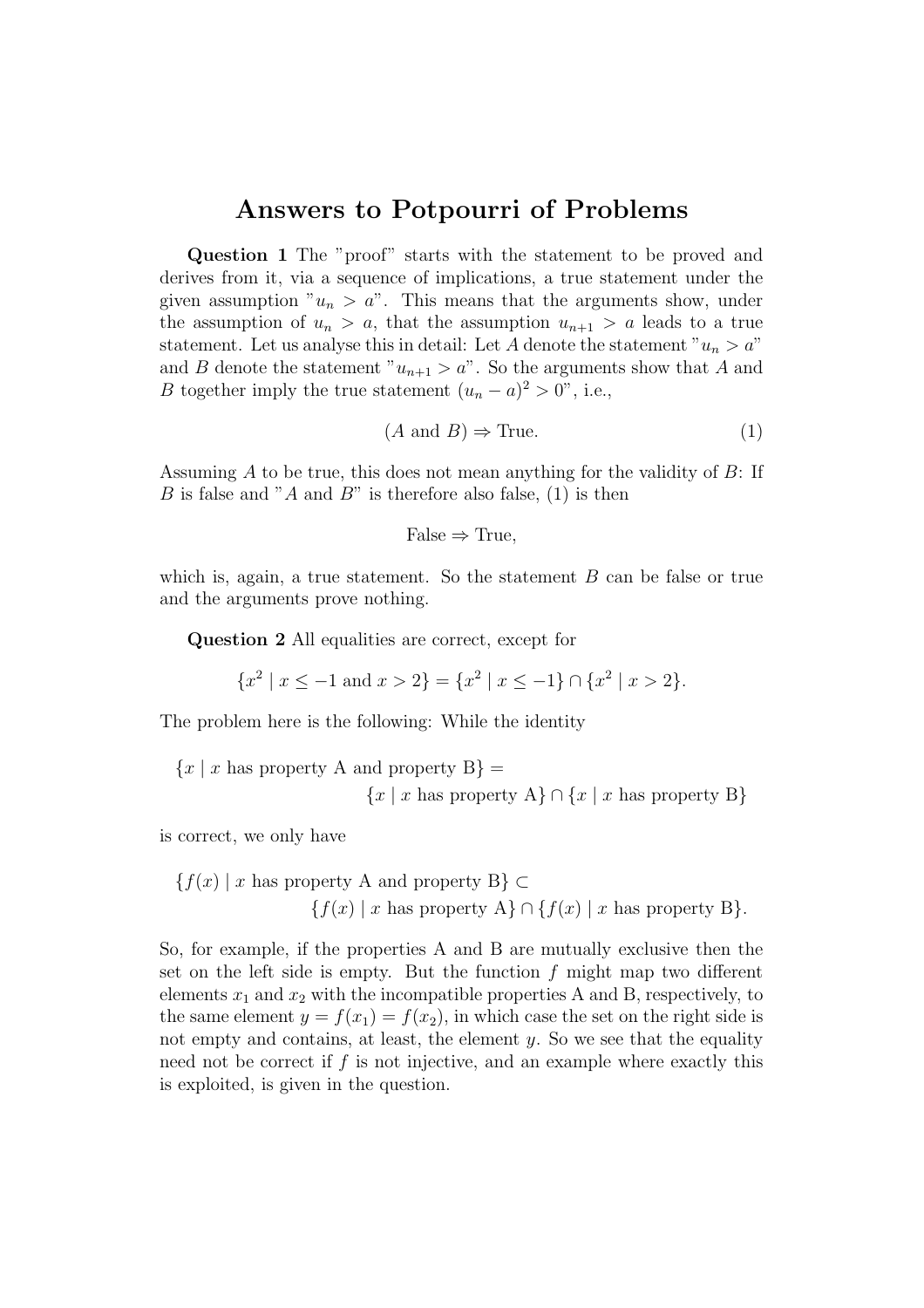### Question 3

- (a) If a triangle is not right–angled then its side lengths  $a, b, c$  do not satisfy  $a^2 + b^2 = c^2$ .
- (b) If a sequence  $(x_n)$  of real numbers is not convergent then it is (not monotone increasing) **or** (**not** bounded from above). Here it is important to know De Morgan's Rule: The negation of "A and B" is "(not A) or (not B)". Also, you have to be aware that "C or D" is not exclusive, that is, this statement is also true if both C and D are true.
- (c) If a sequence  $(x_n)_{n=1}^{\infty}$  of real numbers has a subsequence that does not converge to a limit  $x_{\infty}$  then the sequence  $(x_n)$  itself does also not converge to  $x_{\infty}$ .

## Here it is important to know that the negation swaps "for all" and "there exists".

(d) If there is a pair of opposite angles of a quadrilateral in the plane which do not add up to 180<sup>o</sup> then its four vertices do not lie on a common circle.

#### Question 4

(a) Let A and B two finite sets. For a map  $f : A \rightarrow B$  to be bijective it is necessary that  $|A| = |B|$ .

Explanation: If f is bijective then there is a one-one correspondende between the elements of A and B via the map f. This means that both sets must have the same cardinality. The condition is not sufficient since  $A = B = \{1, 2\}, f(1) = f(2) = 1$  satisfies  $|A| = |B|$  but is not injective.

(b) Let  $(x_n)$  be a sequence of non-negative real numbers. For  $(-1)^n x_n$  to be convergent it is **necessary and sufficient** that  $x_n \to 0$ .

Explanation: Since  $(-1)^n x_n$  is an alternating sequence, its limit must be 0 if it is convergent. But we obviously have  $(-1)^n x_n \to 0$  if  $x_n \to 0$ , and vice versa.

(c) For a function  $f : \mathbb{R} \to \mathbb{R}$  to be continuous it is **sufficient** that f is differentiable.

Explanation: It is known from school that every differentiable function is continuous. But not every continuous function must be differentiable: a prominent example is the function  $f : \mathbb{R} \to \mathbb{R}$ ,  $f(x) = |x|$ .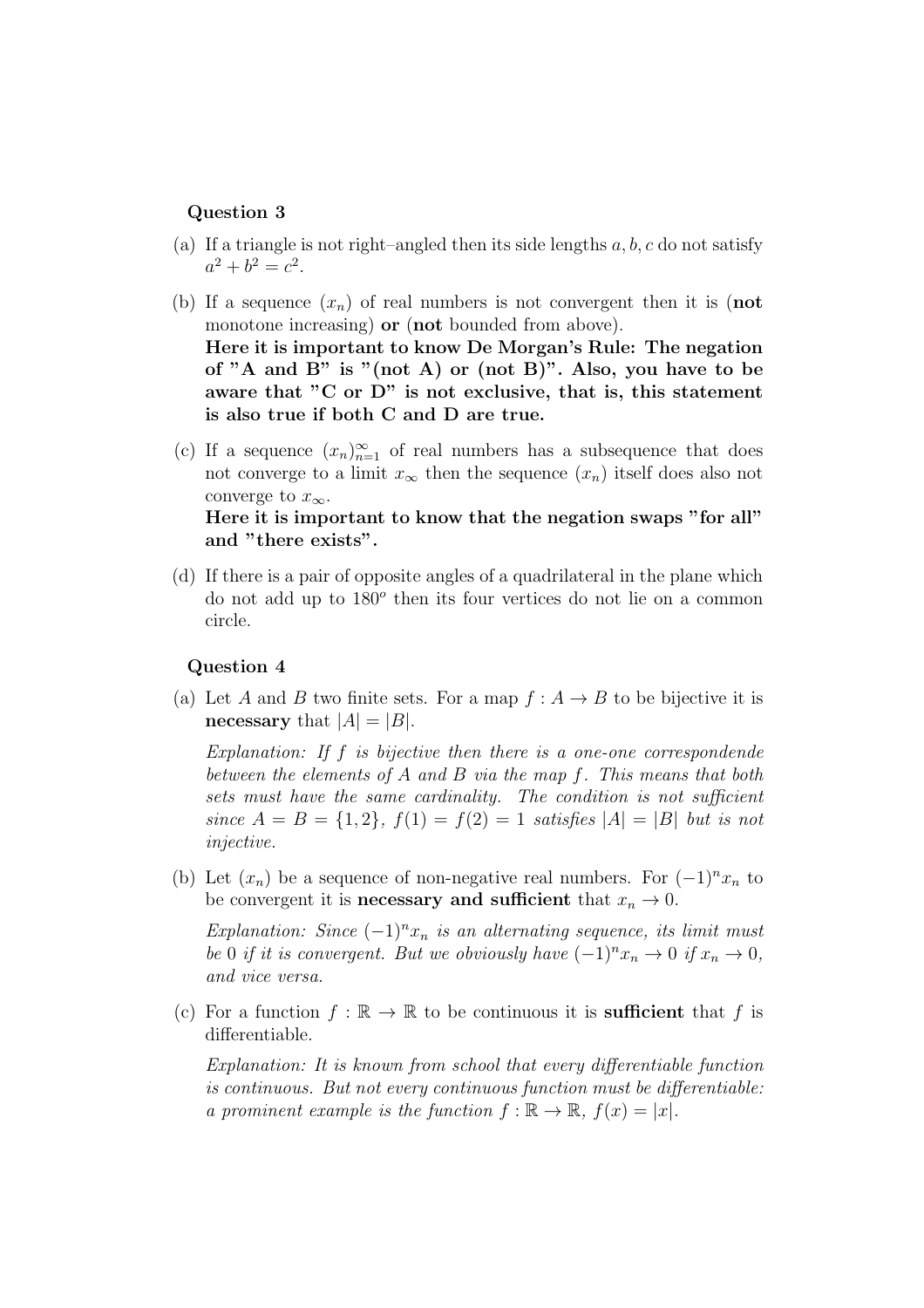(d) Let  $(a_n)$  be a sequence of real numbers. For a series  $\sum_{n=1}^{\infty} a_n$  to be convergent it is **necessary** that  $a_n \to 0$ .

Explanation: Let  $A_k = \sum_{n=1}^k a_n$ . Since  $(A_k)$  is convergent, we have  $\lim A_k = c$  for some  $c \in \mathbb{R}$ . Since  $a_n = A_{n+1} - A_n$ , we have  $\lim a_n =$  $\lim_{n \to \infty} A_{n+1} - A_n = c - c = 0$ . This shows that the condition is necessary. But the condition is not sufficient since the harmonic series  $\sum_{n=1}^{\infty}$ 1  $rac{1}{n}$  is not convergent but we have  $\frac{1}{n} \to 0$ .

(e) For two vectors  $v_1, v_2 \in \mathbb{R}^2$  to be linearly independent it is **sufficient** that they are non-zero and orthogonal to each other.

Explanation: If two vectors  $v_1, v_2$  are non-zero and orthogonal to each other, we have  $v_1 \cdot v_1 \neq 0 \neq v_2 \cdot v_2$  and  $v_1 \cdot v_2 = 0$ . If  $av_1 + bv_2 = 0$ , we obtain by multiplication with  $v_1$  that  $a = 0$  and by multiplication with  $v_2$  that  $b = 0$ . Therefore,  $v_1, v_2$  are linearly independent. But this condition is not necessary:  $v_1 = (1,0)$  and  $v_2 = (1,1)$  are linearly independent but we have  $v_1 \cdot v_2 = 1$ , that is,  $v_1$  and  $v_2$  are not orthogonal to each other.

(f) Let A, B be two  $2 \times 2$  real matrices and Id the  $2 \times 2$  identity matrix. For  $AB = BA$  it is sufficient that one the two matrices is a multiple of Id.

Explanation: If  $A = a \cdot Id$ , we have  $AB = aB = BA$ . Similarly, if  $B = b \cdot Id$ , we have  $AB = bA = BA$ . But this condition is not necessary. For example, we have  $AB = BA$  for the matrices  $A = \begin{pmatrix} a & 0 \\ 0 & 0 \end{pmatrix}$  and  $B =$  $\begin{pmatrix} b & 0 \\ 0 & 0 \end{pmatrix}$ .

#### Question 5

- (a) You ask all guests in the hotel to move five rooms, i.e., the guest in room k moves to room  $k + 5$ . Then the rooms 1, 2, 3, 4, 5 are emptied, and you can assign them to the five new guests.
- (b) You ask all guests to change from their room k into the room  $2k$ . This empties all rooms with odd numbers. You assign the room  $2j - 1$  to the  $j$ -th new guest.
- (c) You ask the passengers of bus  $i \in \mathbb{N}$  to form the *i*-th countably infinite row. Then you enumerate the guests in a diagonal manner (as shown in Lecture 9 to prove that the set of positive rationals is countable) and assign to them the corresponding room with the same number.